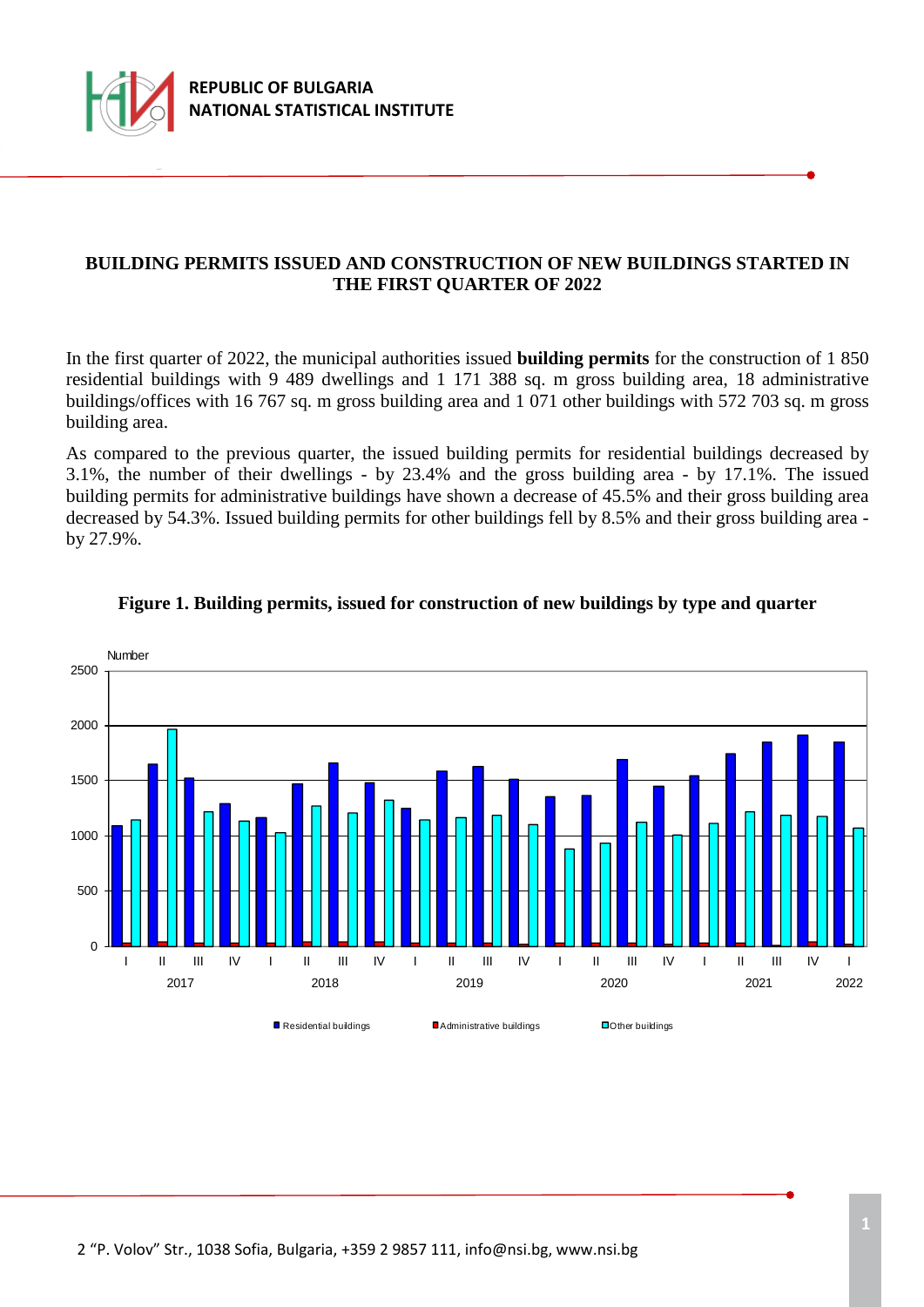

As compared to the first quarter of 2021, the issued building permits for new residential buildings increased by 19.7%, their dwellings - by 8.1% and the gross building area - by 13.9%. The issued building permits for administrative buildings and their gross building area decreased by 35.7 and 82.0%, respectively. The issued building permits for other buildings fell by 4.1%, as did their gross building area by 1.3%.



### **Figure 2. Building permits, issued for construction - gross building area by type of buildings and quarter**

The highest number of building permits for new residential buildings was issued in the following districts: Plovdiv - 321, Sofia (stolitsa) - 229, Sofia - 229, Varna - 191 and Burgas - 141. Most dwellings are to be built in the districts: Sofia (stolitsa) - 3 316, Plovdiv - 1 921, Varna - 1 065, Stara Zagora - 656 and Burgas - 501 (Annex, Table 1).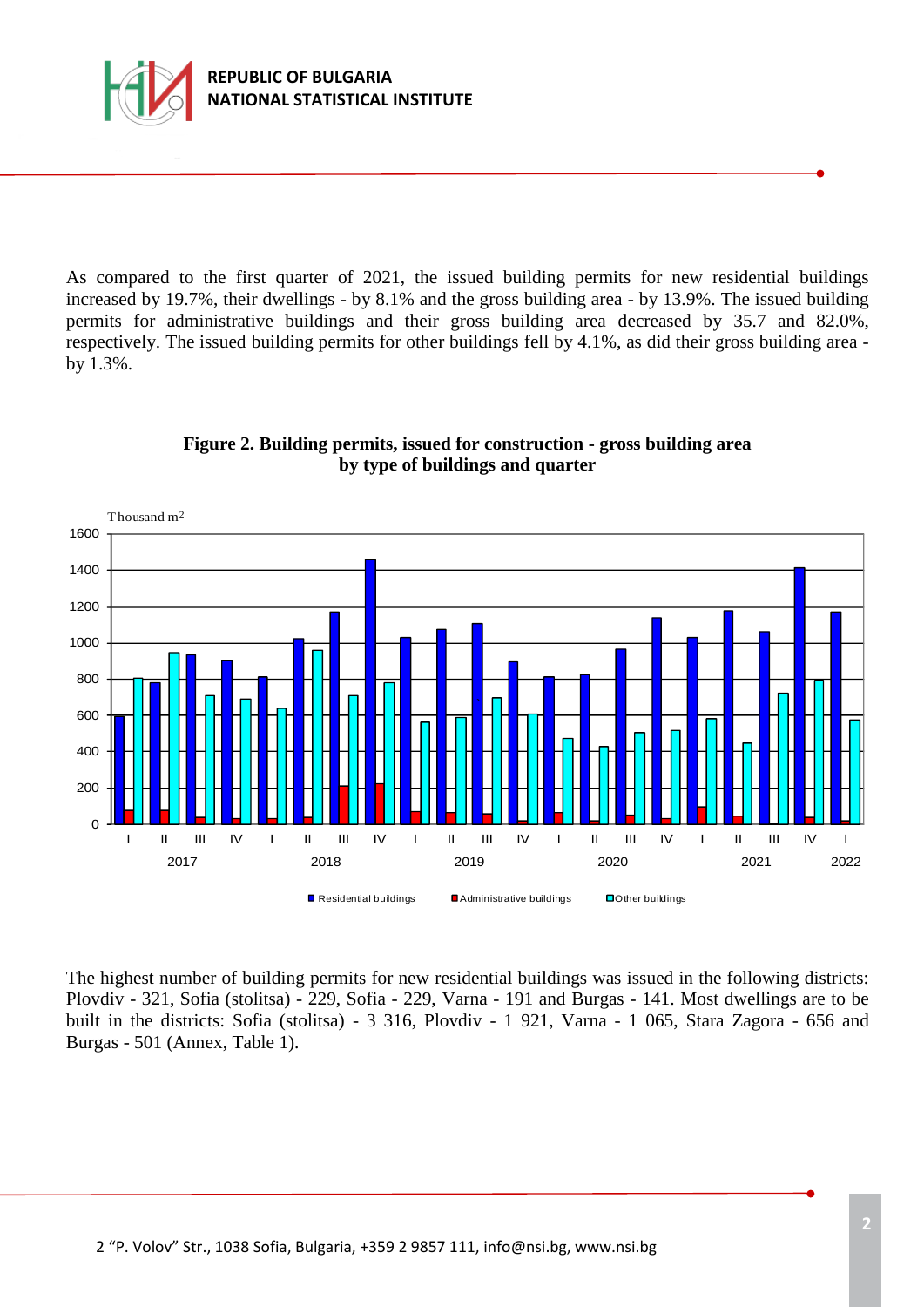

In the first quarter of 2022, **began the construction** of 1 269 residential buildings with 7 657 dwellings and 787 999 sq. m gross building area, 11 administrative buildings/offices with 8 089 sq. m gross building area and 572 other buildings with 442 697 sq. m gross building area.

As compared to the previous quarter, the started residential buildings decreased by 3.8%, the gross building area - by 9.6%, but their dwellings increased by 4.4%. The started administrative buildings and their gross building area registered a drop of 21.4% and 51.1%, respectively. The started other buildings fell by 5.8%, and their gross building area - by 14.9%.



## **Figure 3. Started construction of new buildings by type and quarter**

As compared to the first quarter of 2021, the number of started new residential buildings increased by 27.2%, their dwellings - by 44.6% and the gross building area - by 19.3%. The number of started administrative buildings rose by 57.1% and their gross building area - by 99.5%. The construction of 0.7% fewer ther buildings was started, but with a 27.4% larger gross building area.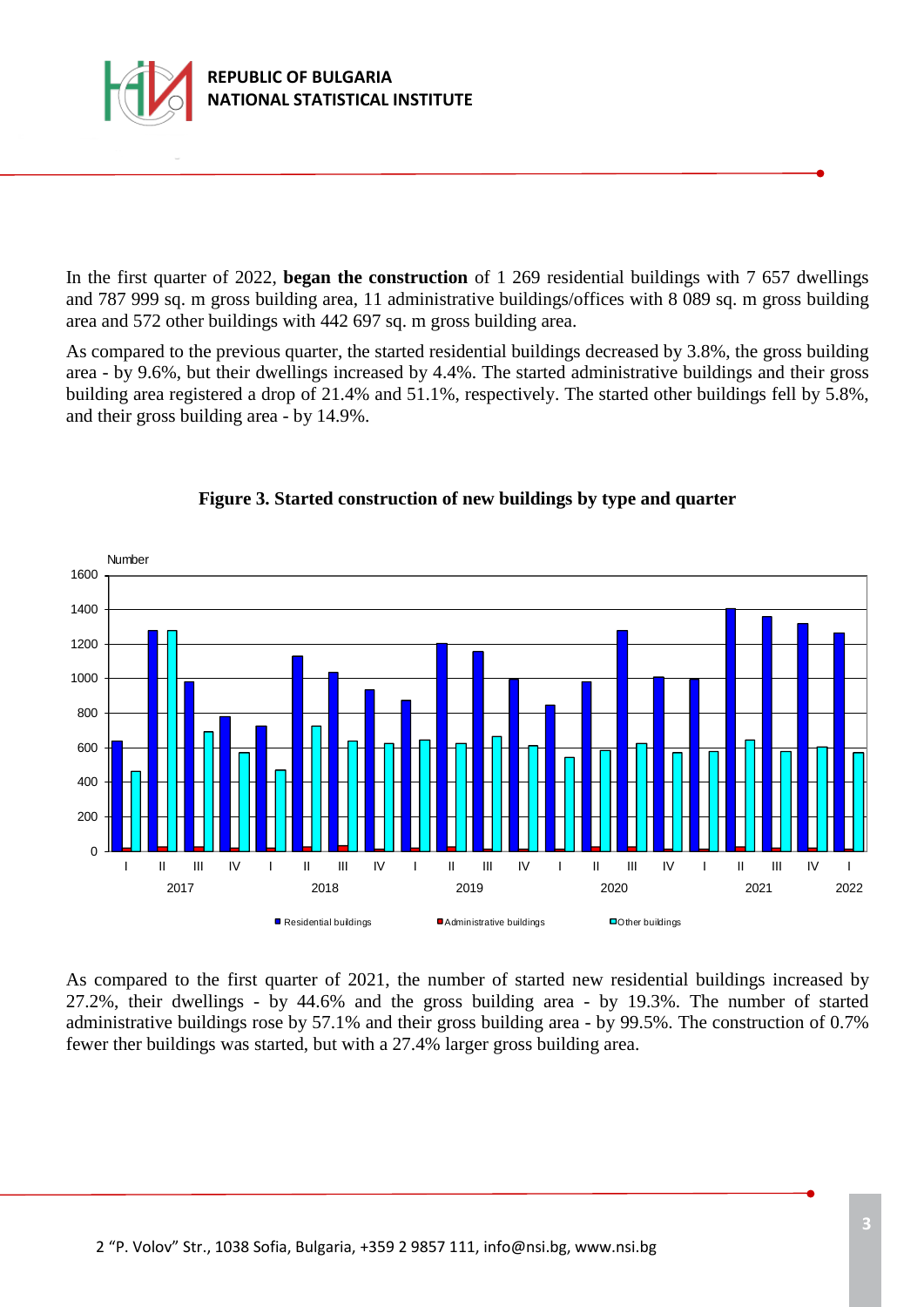





The construction of the highest number of new buildings was started in the following districts: Plovdiv - 208 residential buildings and 52 other buildings; Varna - 215 residential buildings and 21 other buildings; Sofia (stolitsa) - 176 residential buildings, 5 administrative buildings and 30 other buildings; Sofia - 117 residential buildings and 41 other buildings; Burgas - 109 residential buildings and 26 other buildings (Annex, Table 2).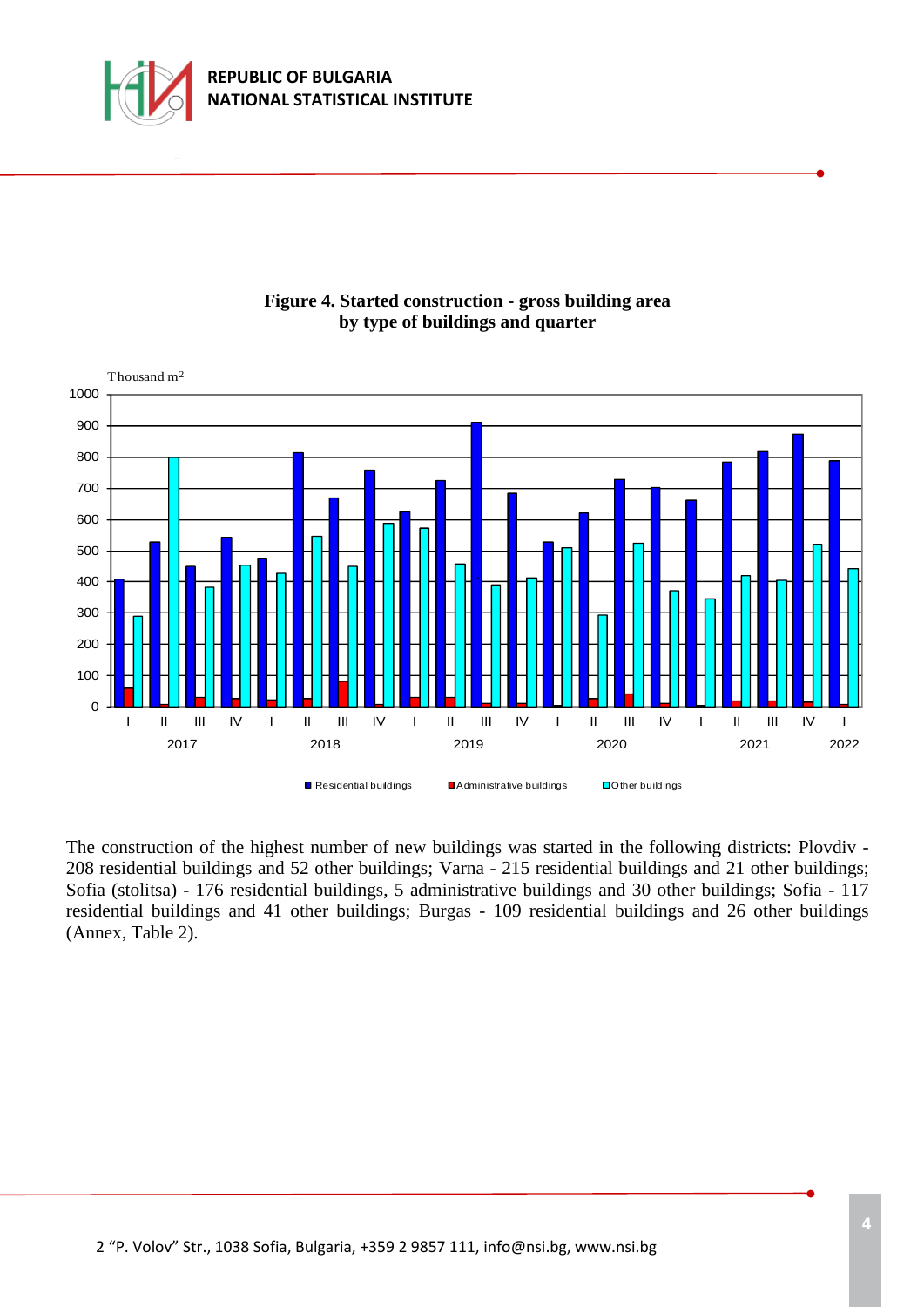

#### **Methodological notes**

The quarterly statistical survey of permits issued for construction collects information about building permits issued by municipal authorities as well as for the started construction of new buildings according to their type and gross building area. This information may be used as an indicator of the future construction activity of enterprises in the country.

**Types of buildings** are classified according to the Classification of types of construction (CC) and are divided into:

• Residential - buildings for which the useful floor area is mostly used for permanent residential habitation.

• Non-residential *-* buildings for various purposes, including:

- administrative - offices and buildings for administrative work of departments and other organizations and associations (representative buildings - banks, post offices, government department offices, conference and congress centres, low courts, municipalities);

- other buildings - buildings used for different activities: production, trade, transport, education, cultural, sports, agriculture, health, recreation and facilities for a short stay (hotels, motels, rest houses, huts and others).

**Gross building area -** a sum of all floors' areas in external dimensions.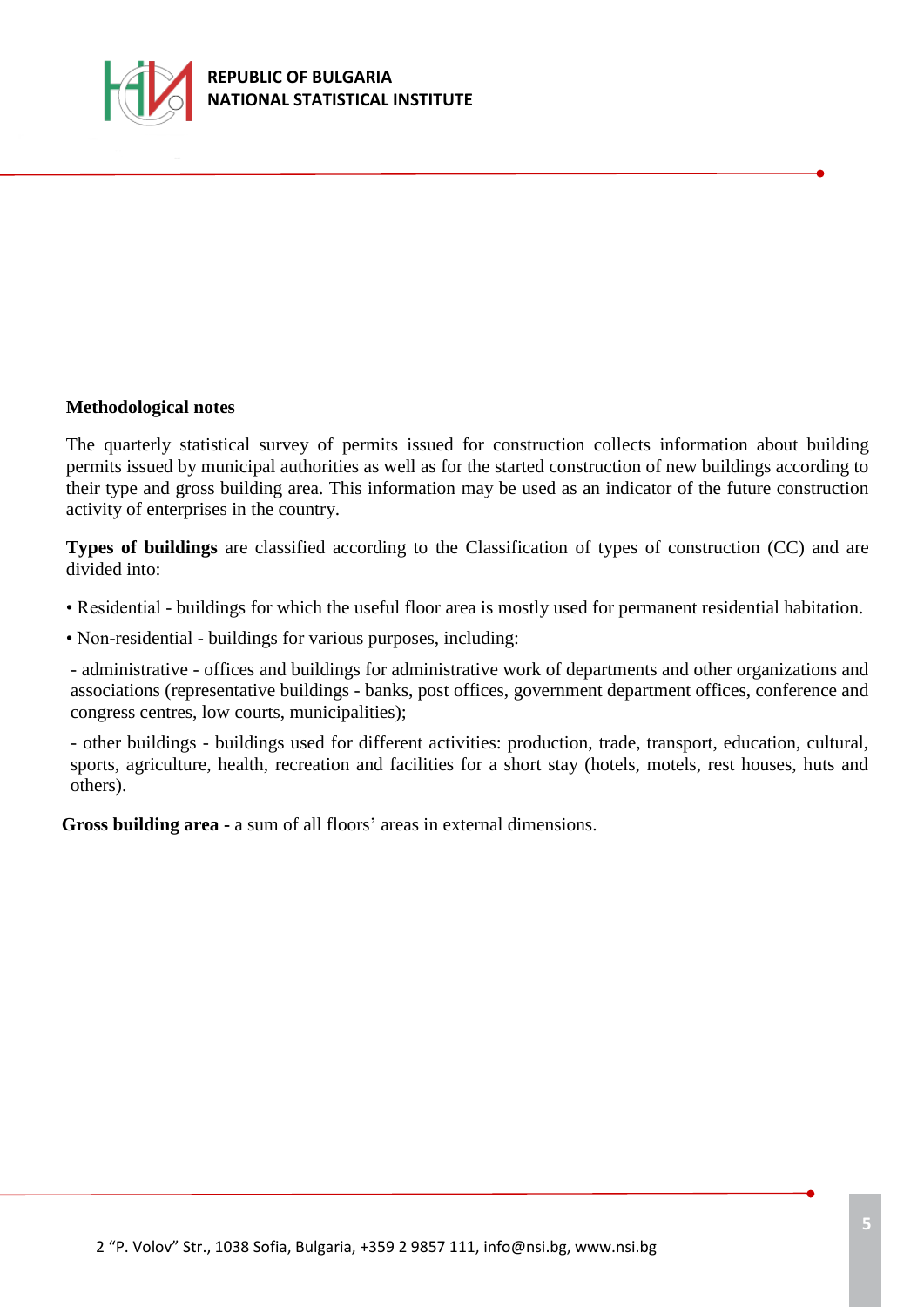

#### **Annex**

**Table 1**

# **Building permits, issued for the construction of new buildings in the first quarter of 2022**

|                  | <b>Residential buildings</b> |                        |                                       | <b>Administrative buildings</b> |                                       | <b>Other buildings</b> |                                       |
|------------------|------------------------------|------------------------|---------------------------------------|---------------------------------|---------------------------------------|------------------------|---------------------------------------|
| <b>Districts</b> | <b>Number</b>                | Number of<br>dwellings | <b>Gross building</b><br>area - sq. m | <b>Number</b>                   | <b>Gross building</b><br>area - sq. m | <b>Number</b>          | <b>Gross building</b><br>area - sq. m |
| <b>Total</b>     | 1850                         | 9489                   | 1171388                               | 18                              | 16767                                 | 1071                   | 572703                                |
| Blagoevgrad      | 89                           | 182                    | 32471                                 | $\ddot{\phantom{0}}$            | $\ddot{\phantom{0}}$                  | 36                     | 15746                                 |
| <b>Burgas</b>    | 141                          | 501                    | 61323                                 | $\ddot{\phantom{a}}$            | $\ddot{\phantom{a}}$                  | 41                     | 22928                                 |
| Varna            | 191                          | 1065                   | 122840                                | $\blacksquare$                  | $\overline{a}$                        | 41                     | 49727                                 |
| Veliko Tarnovo   | 31                           | 138                    | 16708                                 |                                 |                                       | 36                     | 27120                                 |
| Vidin            | $\ddot{\phantom{0}}$         | $\ddotsc$              |                                       |                                 |                                       | $\ddotsc$              |                                       |
| Vratsa           | $\overline{7}$               | $\overline{7}$         | 948                                   |                                 |                                       | 13                     | 3769                                  |
| Gabrovo          | 16                           | 20                     | 2794                                  |                                 |                                       | 23                     | 6389                                  |
| Dobrich          | 34                           | 45                     | 7607                                  | $\ddot{\phantom{a}}$            | $\ddot{\phantom{a}}$                  | 26                     | 6491                                  |
| Kardzhali        | 38                           | 119                    | 17863                                 |                                 | L.                                    | 12                     | 9242                                  |
| Kyustendil       | 22                           | 22                     | 5392                                  |                                 | L.                                    | 24                     | 13375                                 |
| Lovech           | 18                           | 18                     | 2664                                  |                                 | L.                                    | 19                     | 4504                                  |
| Montana          | $\ddotsc$                    | $\ddots$               | $\ddot{\phantom{a}}$                  | $\ddotsc$                       | $\ddot{\phantom{a}}$                  | $\ldots$               |                                       |
| Pazardzhik       | 89                           | 193                    | 20867                                 | $\ddot{\phantom{a}}$            | $\ddot{\phantom{a}}$                  | 46                     | 30652                                 |
| Pernik           | 56                           | 94                     | 15487                                 | $\ddot{\phantom{0}}$            | $\ddot{\phantom{a}}$                  | 113                    | 16312                                 |
| Pleven           | 25                           | 199                    | 34820                                 | $\overline{\phantom{a}}$        | $\overline{\phantom{0}}$              | 33                     | 12755                                 |
| Plovdiv          | 321                          | 1921                   | 246350                                | 4                               | 4638                                  | 105                    | 49421                                 |
| Razgrad          | 11                           | 24                     | 3817                                  | ÷.                              | L                                     | 24                     | 5361                                  |
| Ruse             | 33                           | 108                    | 14144                                 |                                 | $\ddot{\phantom{a}}$                  | 45                     | 17003                                 |
| Silistra         | 13                           | 13                     | 3198                                  |                                 | $\overline{\phantom{0}}$              | 22                     | 5987                                  |
| Sliven           | 47                           | 91                     | 10694                                 | ÷                               | $\overline{\phantom{0}}$              | 16                     | 3427                                  |
| Smolyan          | 9                            | 14                     | 2001                                  | $\blacksquare$                  | ÷.                                    | 22                     | 5248                                  |
| Sofia            | 229                          | 294                    | 44522                                 | 3                               | 222                                   | 69                     | 52913                                 |
| Sofia (stolitsa) | 229                          | 3316                   | 390944                                | $\ddot{\phantom{a}}$            | $\ddot{\phantom{a}}$                  | 43                     | 86854                                 |
| Stara Zagora     | 106                          | 656                    | 65534                                 | $\blacksquare$                  | L.                                    | 111                    | 19587                                 |
| Targovishte      | 16                           | 45                     | 4934                                  | $\blacksquare$                  | L.                                    | 10                     | 43335                                 |
| Haskovo          | 28                           | 161                    | 18965                                 |                                 |                                       | 34                     | 22013                                 |
| Shumen           | 28                           | 203                    | 18139                                 |                                 |                                       | 68                     | 13999                                 |
| Yambol           | 16                           | 22                     | 3118                                  |                                 |                                       | 25                     | 24629                                 |

'..' - Confidential data.

'-' - No case.

\_\_\_\_\_\_\_\_\_\_\_\_\_\_\_